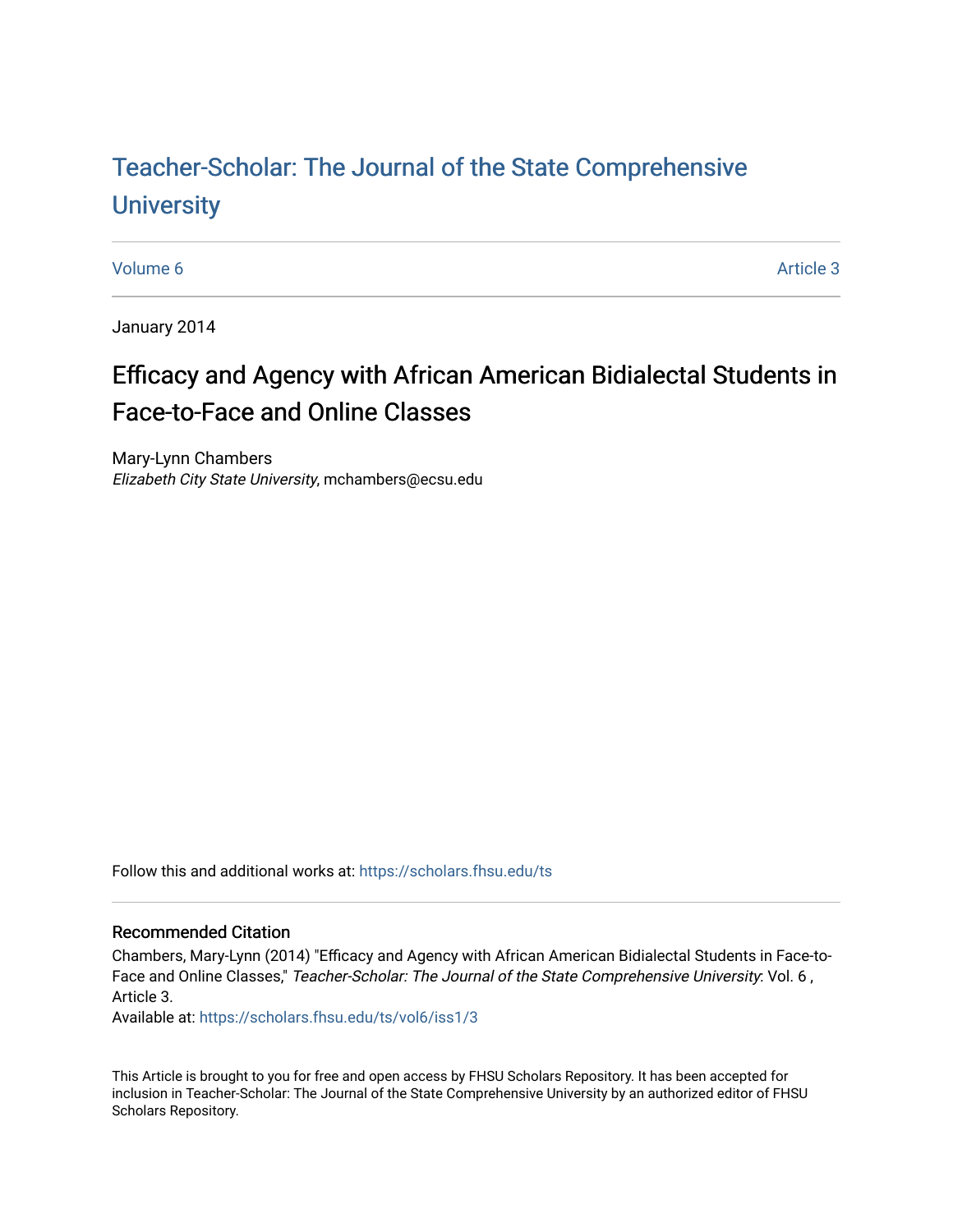## Efficacy and Agency with African American Bidialectal Students in Face-to-Face and Online **Classes** Mary-Lynn Chambers Elizabeth City State University

I am a minority. As an English-speaking Canadian living for years in the French part of Canada, I knew what it meant to be a minority, shunned because my accent revealed my heritage. However, when I joined the faculty at Elizabeth City State University (ECSU), one of the nation's historically black colleges (HBCU) in North Carolina, and moved from the financial capital of Canada to small town USA, I discovered what it meant to be a racial minority based on skin color. I was pleased to find, however, that my minority status did not inspire rejection; to the contrary, I experienced acceptance from the academic community of professors and students. Not only did I exchange sky scrapers for corn fields, but also the second language of French for the euphony of African American Vernacular English (AAVE). While not all African American students identify AAVE as their dominant dialect, there are many students who are bidialectal at both HBCUs and other state comprehensive universities (SCU). The American Association of State Colleges and Universities (AASCU) represents 38 of the 106 historically black colleges and universities in the US, including ECSU. Moreover, according to their 2013 Annual Report, at least half of the student population at 76 AASCU schools are minority students, and AASCU member institutions educate around 51 percent of all minority students, including 63 percent of all African-American students. During my five years of teaching at ECSU, I have found that an instructor's efficacy with African American bidialectical students is not based on his or her skin color or dialect; rather, it is based on the depth to which he or she understands the African American student's culture and identity, and the implications these two elements have on a student's agency. Determining the best strategies to promote student agency can be fraught with challenges (Czerniewicz, Williams, & Brown, 2008). In order for professors to be rhetorically effective, they must first understand that their African American students have internal contention based on racial performance that forms a juxtaposition between black identity and white "academic" expectations, and this juxtaposition will ultimately have an impact on the African American student's approach to his or her educational experience.

#### African American Identify Formation and AAVE

Over a century ago, W.E.B. Dubois argued that the central problem of American society was rooted in color, and this insight has proven prophetic. Social psychology identifies a dichotomy faced by African Americans who identify strongly with being African American,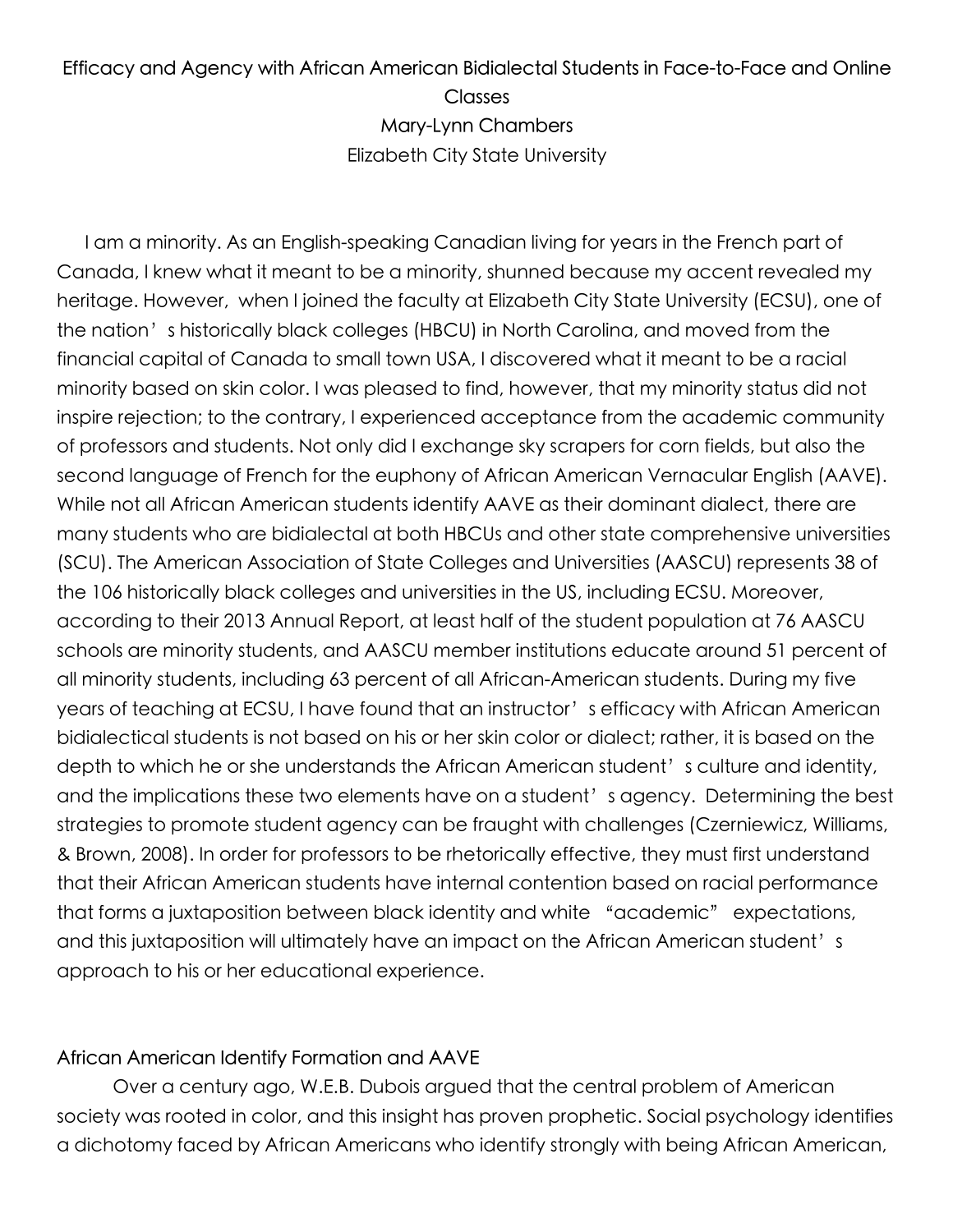yet are frustrated by perceived societal stigma attached to that identity (Rowley, Seller, Chavous, & Smith, 1998). Toni Morrison (2002), a renowned African American author, in reaction to the racial stigma perceived within society asserts that "it is no longer acceptable merely to imagine us and imagine for us....[African Americans] are the subject of our own narrative, witnesses to and participants in our own experience" (p. 31-2). This contention proclaimed by Morrison is still being navigated by the African American students who struggle with the challenge of black racial authenticity. Young (2003), an African American professor at the University of Kentucky, identifies this as the "burden of racial performance" (p. 58) and encourages African American students to consider their racial heritage and proudly incorporate it into their educational experience. This same encouragement needs to be aimed at instructors who are challenged to engage their African American students on a level that rhetorically motivates them to learn.

African American culture is steeped in a history that birthed a Black voice rife with angst and vibrant with emotion. I hear this voice on the campus, echoing in the halls, and surfacing during the discussions in the classroom. At times, our classroom conversation turns to African American culture, and during those moments, I become the student. Those sitting before me share a perspective from history that is unfamiliar to me as a Canadian. Through their eyes, I see a past that is often muted in history books, but is dynamic in the development of their identity. Fabre & O'Meally (1994) explain how present culture is formed through the coupling of history and memory—that African American "history is not so much a fixed, objective rendering of 'the facts' as it is a process of rethinking and reworking in a world of chance and change" (p. 3). The present identify of African American college students is situated in their understandings of race within the context of their own personal experiences within the African American culture, as exemplified by their use of AAVE.

AAVE is not lazy man's English (Champion, Cobb-Roberts, & Bland-Steward, 2012); it is a formal dialect known as a "variety of a language" when considered from a linguistic perspective (Holton, 1984, p. 40). This linguistic perspective addresses the description of language from three perspectives—pronunciation, grammar, and lexical features—that affirm the validity of the vernacular as an organized dialect (Holton, 1984). Holton identifies distinguishing characteristics of AAVE that incorporate a logical pattern that controls the grammatical features. In other words, AAVE is a systematic approach to language with predictable patterns. These features of AAVE include pronunciation features like the reduction of consonant clusters by leaving off the –ed at the end of a word, or the pronunciation of –s when forming the plural. Grammatical features of African American English include the verb system, negation, and noun endings that provide examples of a consistent grammatical approach to the organization of AAVE. Finally, there are lexical features of African American English. Smitherman (1977) explains that four traditions have had a direct impact on the lexical development of African American English, including West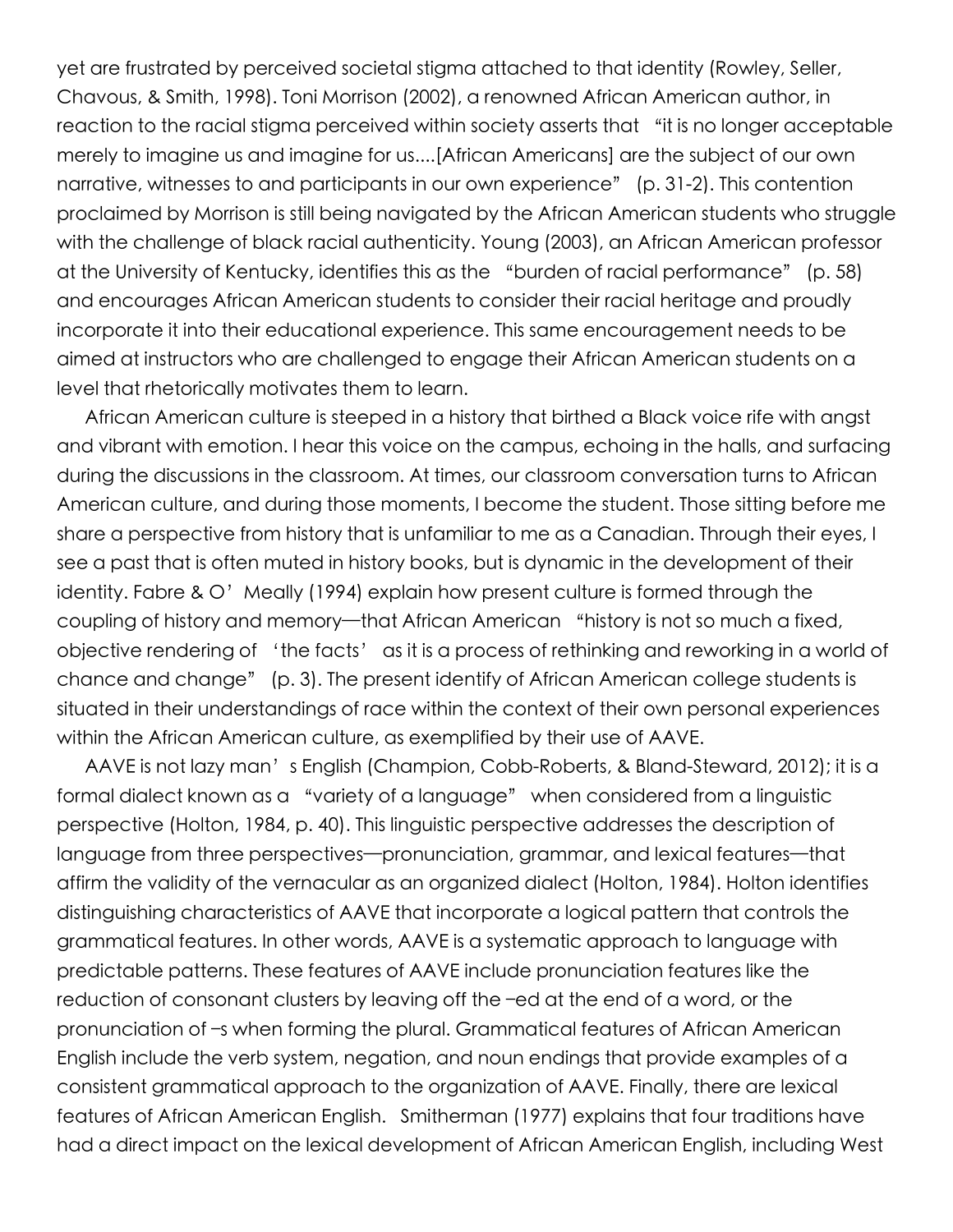African language background, servitude and oppression, music, and the traditional Black Church. A distinct vocabulary has emerged known as Black Language, and that language includes metonymy, metaphor, signifying, and punning. It is important that the Standard English (SE) speaking instructor with bidialectal students in their classroom understand the validity of the vernacular. It is not our job to change the way our AAVE speaking students communicate; rather, it is our responsibility to value their form of communication while enhancing their communication skills with a better command of SE in the appropriate settings.

Richard L. Wright (2003) affirms that there is both an ideological and a political nature to all discourse and argues that language as discourse plays a fundamental role in the development of the African American ethos. He believes that the "word is the primary means of forming, informing, and transforming consciousness" (p. 86). As instructors, we need to consider not just the formation of AAVE, but the intentions and attitudes that are connected with the development and implementation of the dialect. When instructors understand the validity of the dialect and the identity that is connected with the dialect, the instructor's perspective should shift toward embracing the rhetorical dynamic associated with the speech patterns of the bidialectal African American student. There is a rhetorical aspect to language use amongst some African Americans, and this should not be discounted when considering the development of the African American voice within the academic setting.

Another aspect to consider is the original development of the dialect and the social implications connected with that development. AAVE is rooted in a pidgin language, a blend of African languages and European English that developed in the seventeenth and eighteenth centuries at the height of slave trade between Africa and the New World. This historical development of the dialect is important because it is based on a hegemonic dynamic between the white slave traders and the African slaves. Tradition sites the development of this dialect "first as a protective maneuver [and] later as a means of preserving a sense of separate identity" (Holton, 1984, p. 48). In other words, the dialect serves as a coded language that was meant to keep whites from understanding what was being said, and eventually it served as a way to maintain the African American identity (Holton, 1984). The history of AAVE involves a systematic development of a dialect along with the prioritizing of an ethnic identity. This two pronged historical development of AAVE must be considered within the SCU system, especially if educators want to have influence and credibility with their AAVE speaking students.

Also seen within the historical development of dialects is the impact of European colonization in American and how it has accelerated language endangerment. Within the colonization process, there was a sense of powerlessness amongst the people who were forced to embrace the accepted form of communication, known now as Standard English,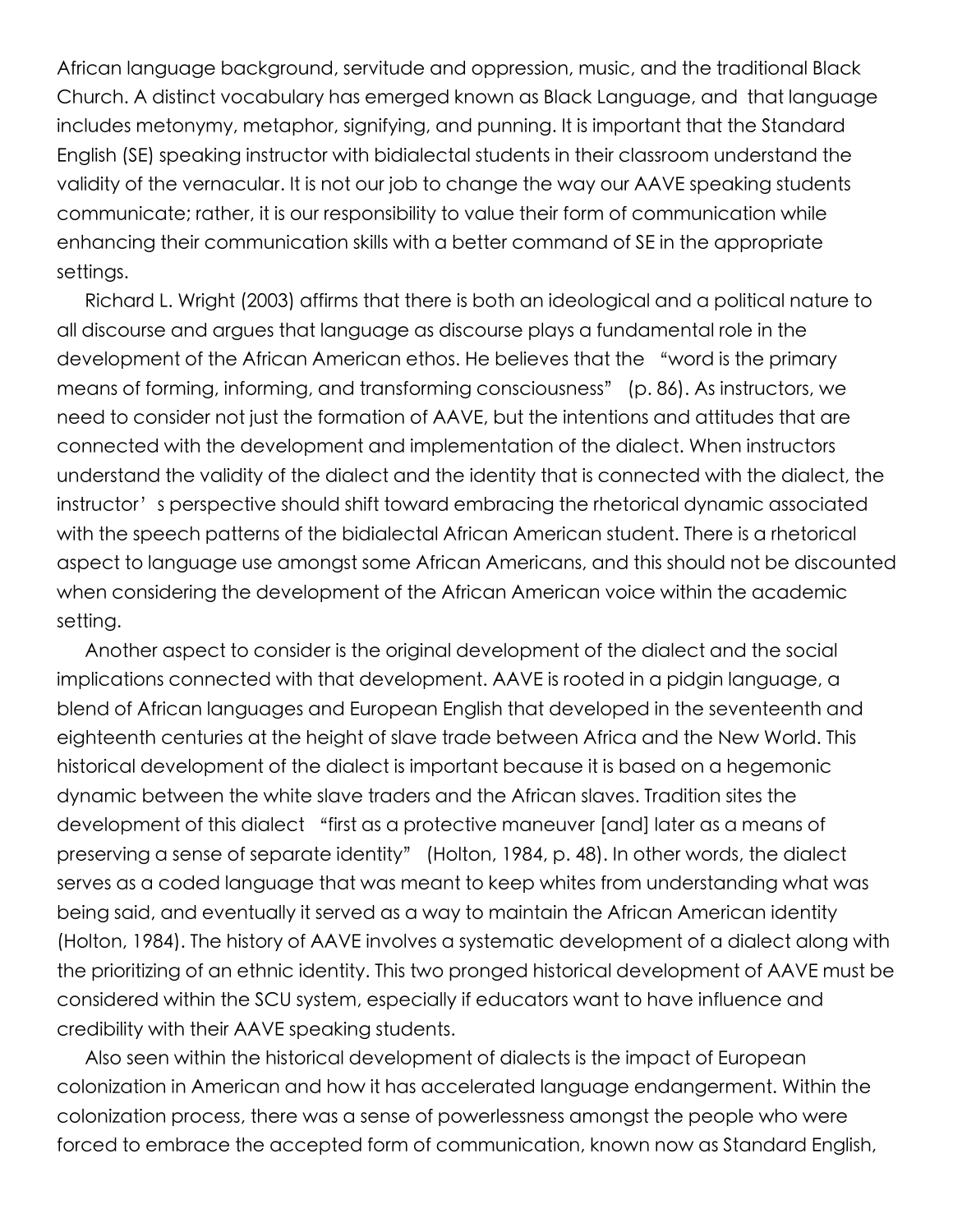at the expense of their indigenous language/dialect (Mufwene, 2003). This angst was experienced within the African American community. However, during the Harlem Renaissance period, there was a resurgence of African American pride that gave credence to the beauty and power of the African American vernacular. Since AAVE is a systematic approach to language rooted in identity, Christensen (2009) encourages educators to recognize the racial pride connected with the vernacular and the importance of honoring the students' dialects. In order to better understand the implications of the vernacular on the educational experience of my students, I conducted a simple three question survey in order to determine if the vernacular has an impact on the way the students want to learn.

### AAVE Preference Survey

Elizabeth City State University enrolls approximately 3000 students. All are required to take the first year composition course, which is one of the courses that I teach. Because these classes provide a good representation of males and females, as well as age and ethnicities on the campus, I decided to informally survey the students who were part of the first year composition classes in order to establish the language or dialect they considered dominant in their own communication, and to also discover specific communication needs for AAVE speaking students. Just over three hundred students were surveyed. The first question identified their dominant language or dialect. One quarter of the respondents claimed the vernacular as their dominant way of communicating with friends and family, and three quarters of the respondents identified Standard English (SE) as their dominant language. The next two survey questions were designed with the intention of determining the student's preference regarding communication styles between instructor and the student. Both questions provided a numerical response from one to ten, with one being strongly disagree and ten being strongly agree. The first of these two questions addressed instructions given and their desire for verbal instructions compared to written instructions. The second of these two questions addressed feedback and their preference for verbal feedback compared to written feedback. Any indications between one and five demonstrated a lesser desire for that form of communication identified, and indications between six and ten indicated a stronger desire for that form of interaction. The numerical results from the survey are summarized below.

| Instructions given:                                                     |     |
|-------------------------------------------------------------------------|-----|
| SE speaking students with a stronger desire for<br>written instructions | 87% |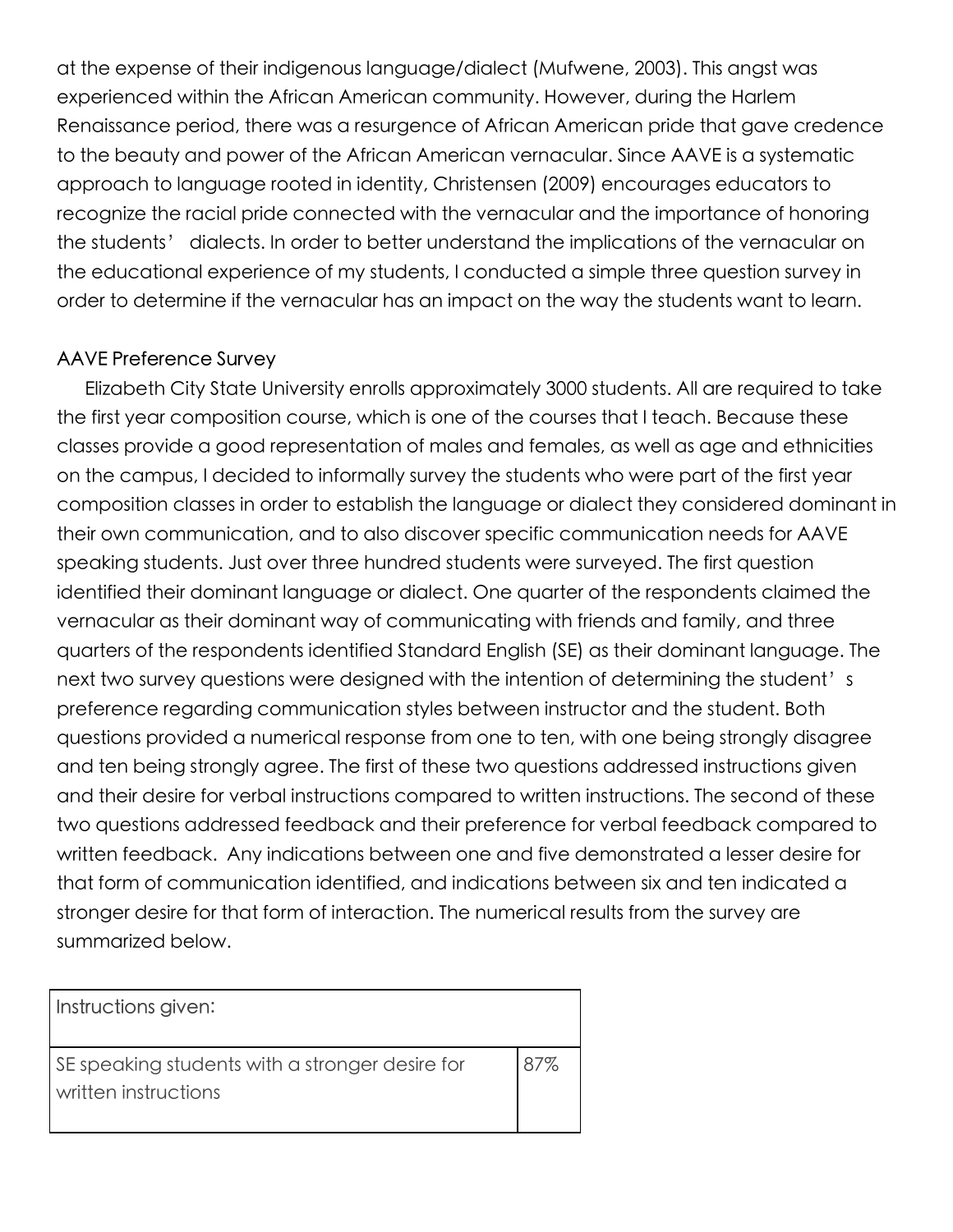| VE speaking students with a stronger desire for<br>written instructions | 47% |
|-------------------------------------------------------------------------|-----|
| SE speaking students with a stronger desire for<br>verbal instructions  | 7%  |
| VE speaking students with a stronger desire for<br>verbal instructions  | 32% |

| Feedback received:                                                  |     |
|---------------------------------------------------------------------|-----|
| SE speaking students with a stronger desire for<br>written feedback | 33% |
| VE speaking students with a stronger desire for<br>written feedback | 0%  |
| SE speaking students with a stronger desire for<br>verbal feedback  | 7%  |
| VE speaking students with a stronger desire for<br>verbal feedback  | 27% |

| Indications of an equal desire for both verbal and written:                           |     |
|---------------------------------------------------------------------------------------|-----|
| SE speaking students with an equal desire for both<br>written and verbal instructions | 7%  |
| VE speaking students with an equal desire for both<br>written and verbal instructions | 21% |
| SE speaking students with an equal desire for both<br>written and verbal feedback     | 60% |
| VE speaking students with an equal desire for both<br>written and verbal feedback     | 73% |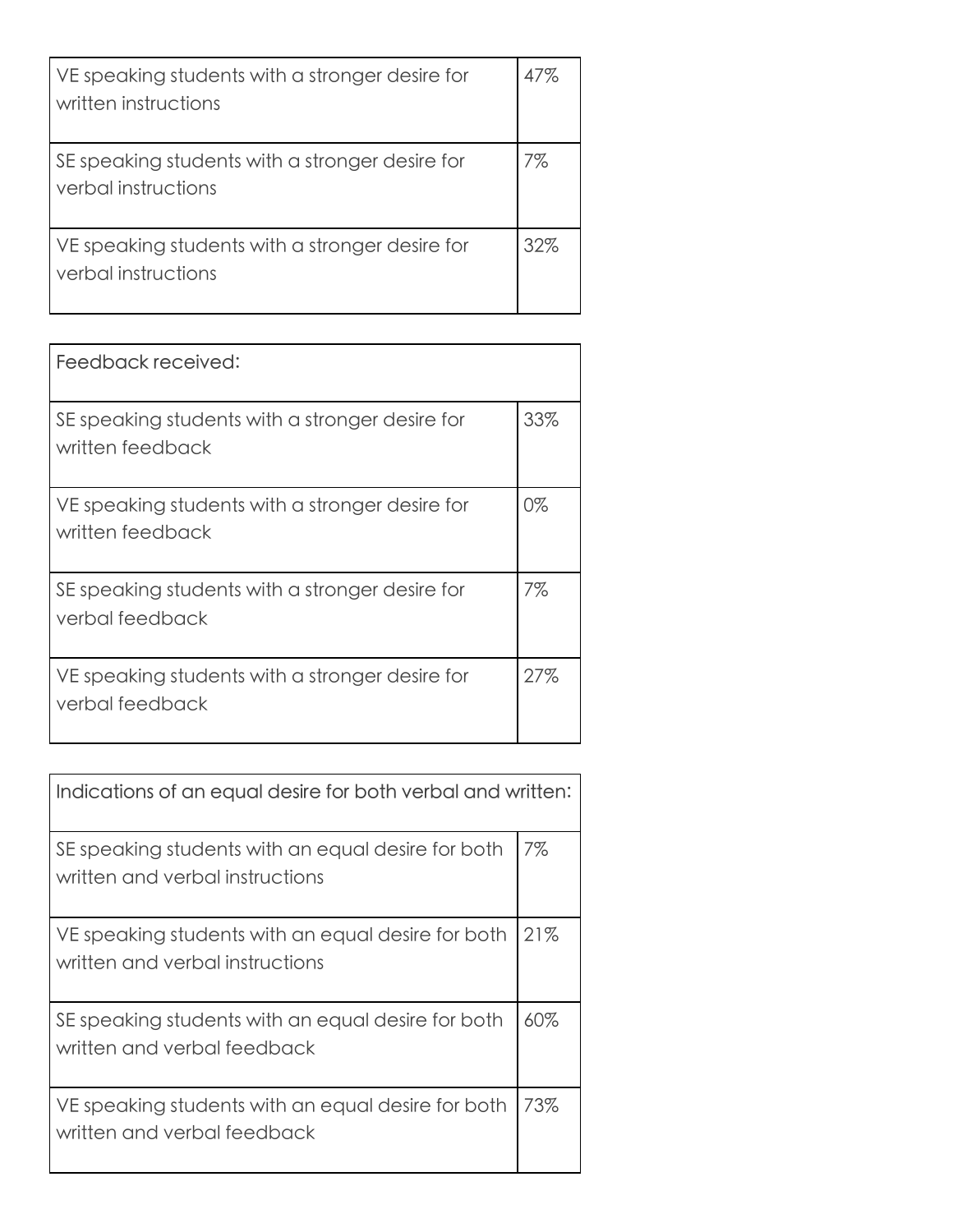These results indicate that most SE speaking students who participated in this survey prefer written instructions, and most AAVE speaking students who participated in this survey preferred both written and verbal feedback; however, it is significant to note that none of AAVE speaking students indicate a desire for just written feedback. Overall, the results from the numerical section of this survey indicate that the SE speaking students have a stronger comfort level with written instructions and feedback than do the AAVE speaking students. These numerical indicators, addressing the preferences the students have regarding their interaction when receiving information from their instructor, provide a framework for considering their reasons for their responses. The reason for their numerical indication was given when they answered the question "why?" However, not all the students provided answers to the "why?" section, limiting the selection of answers for our consideration. What follows are representative statements from the written answers provided by the students. These reasons provide insight into the rhetorical dynamic students need in order to experience greater agency within a classroom setting, thus giving instructors insight into the best scenario to promote student agency for both the SE and AAVE speaking students.

#### Implications for the Face-to-Face Classroom

A number of written responses concerning the student's need for either verbal or written communication from the instructor can be applied to a face-to-face classroom setting. In the responses, many of the students identified the availability of verbal interaction as an important factor. One African American student who identified SE as her dominant language explained that she placed a high value on verbal instruction and feedback because a faceto-face classroom setting allowed her to practice her Standard English while hearing academic grammar from her instructor. Another SE speaking African American student explained that the face-to-face classroom allows for the opportunity for extended discussion on topics so that the material can be better understood. The white SE speaking students also had some comments regarding the advantages of being in a face-to-face classroom where a combination of verbal and written instructions and feedback can be received. One SE speaking white student explained that the verbal instructions supported by written material is a helpful combination when provided by an instructor. Another SE speaking white student explained that it is important that he receive written instructions so that he has a point of reference, and that he appreciates when his instructor provides this for the students.

Both of these SE speaking groups appreciate the agency that occurs in a face-to-face classroom setting because of the verbal modelling, extended discussion, and the combination of both the verbal and written instructions provided by the instructor. Both groups expressed the positive elements within the face-to-face class and the role the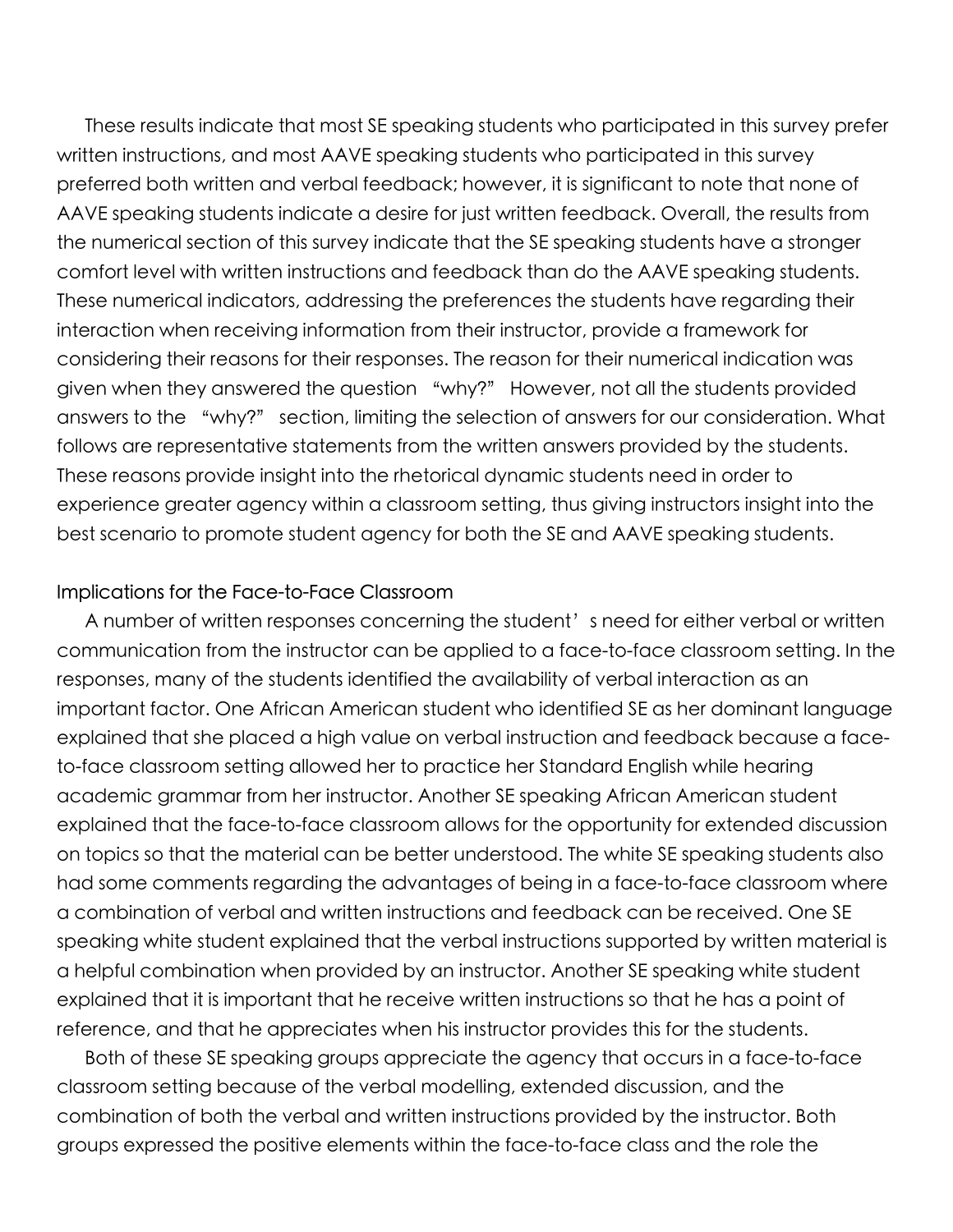instructor has; however, it is important to note how some of the AAVE speaking students who participated in the survey provided insightful comments concerning the instructor's role as the agent during the rhetorical process within the face-to-face classroom setting where verbal and written instructions and feedback can be experienced. One AAVE speaking student explained that a teacher helps make the information clear and without the teacher 's insight into the material, it is difficult for her to assimilate the information from the textbook. Another AAVE speaking student expressed the importance of the role of the teacher when he wrote, "I want a teacher to explain things to me"; in other words, for these students, the instructor's verbal assistance plays a key role in the student's agency. Overall, the AAVE speaking students' comments demonstrate that there is a strong connection between the student's agency and the instructor's verbal interaction in the learning process. While SE speaking students desired instructor interaction and saw the value of varied forms of communication in the face-to-face classroom experience, it is key that instructors recognize that the AAVE speaking students have a more urgent need to experience a rhetorical connection with the instructor, and that connection needs to be clear and consistent.

#### Implications for an Online Class

The face-to-face classroom connection between instructor and student is one way that education occurs, but there is also the online classroom to consider. First impressions in an online setting can be somewhat masked. Wills (2001) explains how many researchers claim that an online setting masks differences in race, class, age and gender; however, this author asserts that "web-based self-constructions do not necessarily wish to be gender, race, class, or ethnicity invisible or neutral" (p. 3). In other words, online students still want to be known. Their ethnicity, along with other aspects about their identity, have an impact on who they are and on the way they learn (Ornstein & Levine, 1982). Steiner and Smith (1979) explain that there is "an interaction . . . [between the] cognitive process. . . [and] the cultural and social contexts in which they develop" (p. 1). Thus, it is important for SCU online instructors to consider the potential of having an AAVE speaking student in their online class, and how the AAVE speaking student's identity is revealed through the use of dialect indicators in their written responses. It is also important for the instructor to recognize that a bidialectal African American student's identity, which is rooted in language development, will have an impact on the online learning experience. The survey given in the composition classes allowed for a

"why?" response where the students were able to provide some insight as to their desire for verbal and/or written communication in an online class.

The students' written responses on the survey indicated that SE speaking students appreciate the face-to-face interaction, but also find value in written communication; however, the AAVE speaking students demonstrated that they need face-to-face connection with the instructor in order to better navigate instructions or understand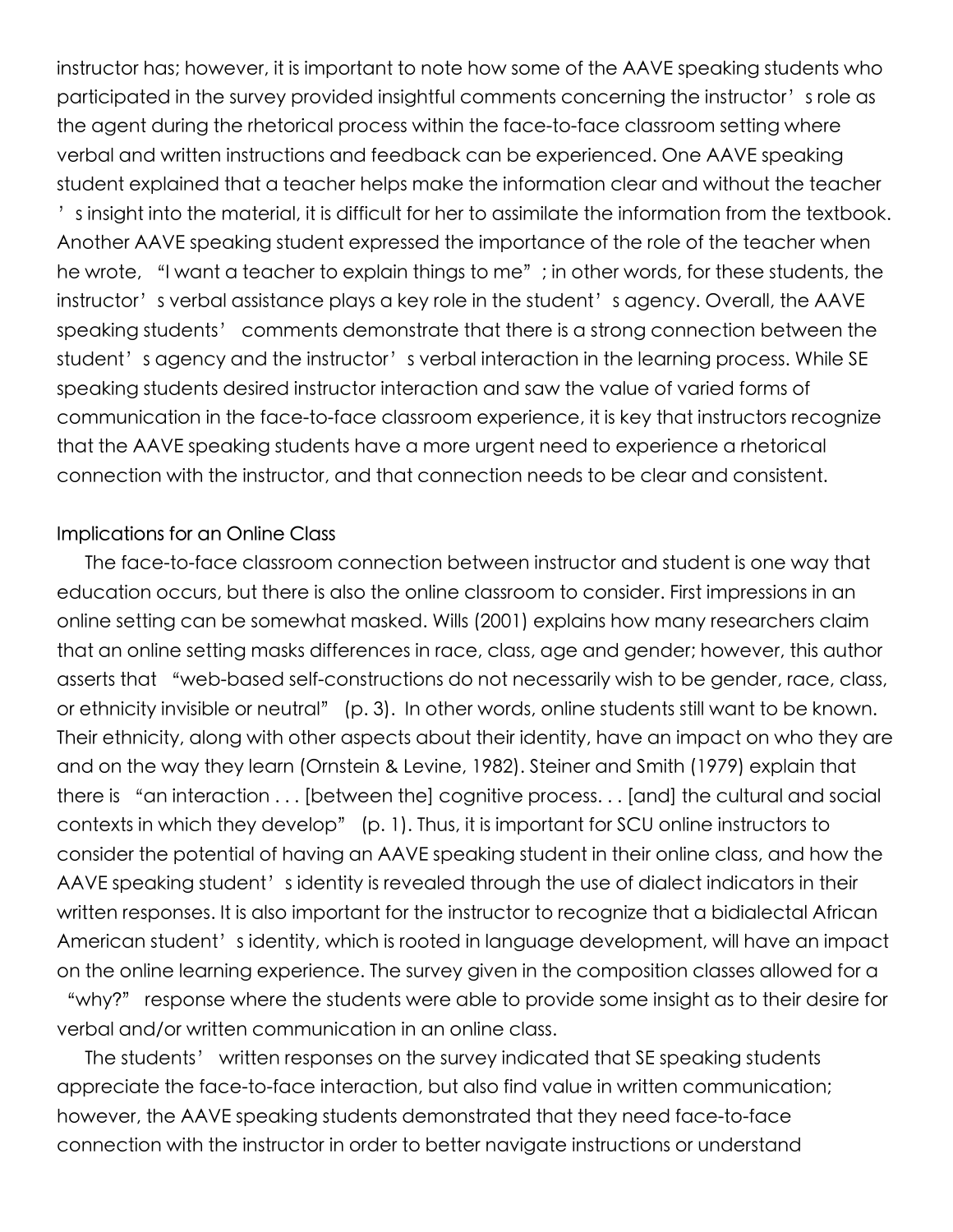feedback. These conclusions are illustrated in the students' responses from the survey. One SE speaking African American student explained that written instructions and feedback are important to her because the material can serve as a reference point when working on the assignment. Another SE speaking white student shared the challenge he faces of remembering what was said by the teacher; whereas, the written document is a permanent reminder of the teacher's instruction or feedback. These two students represent the general comments written by the SE speaking students. On the other hand, one AAVE speaking student explained that he liked the opportunity to discuss the material with the instructor. Another AAVE speaking student wrote that she likes talking with the instructor in order to get any questions answered. These were also representative comments. Of course, the face-toface interaction is difficult to experience when the class is a text-based online course where the instructions and feedback are provided in written form, hence, the challenge for AAVE speaking students who are looking for the face-to-face interaction in order to improve their agency.

This simple three-question survey I conducted provided some insight into the vernacularspeaking student's desire to have face-to-face interaction with an instructor where he or she can interact with the instructor concerning the information being discussed. However, I wanted to further investigate the conclusions from this survey given to my composition classes, so I examined an online class, and I discovered some indicators that supported the findings from my survey. What follows is the process and discoveries made through observation of an online class.

#### Observations from an Online Class

The online audience of the 21st century, as a rhetorician's focal point, is racially mixed; thus, the cultural dynamic that is part of the construct of the online audience must be a consideration (McIntyre, 2002) as our focus for research is narrowed to the audience of one online classroom at the HBCU where I teach. As an English instructor at this predominately African American university, I recognized that the English department provided a natural setting to assess a Blackboard online class and observe the interaction and communication styles that occurred within the discussion element of the online class. Although limited in scope, the purpose of this research was to identify through the online discussion what was the dominant language/dialect spoken by the online students and the degree to which the online students indicated their need for immediate instructor interaction and/or face-to-face interaction in order to experience student agency.

Before looking at the specifics within the online class, it is important to consider once again the impact of language. Standard English is linear and writer responsible (Kubota & Lehner, 2004) whereas African Americans whose dominant dialect is AAVE employ other rhetorical styles that include global thinking and group interaction (Hecht, Jackson II, & Ribeau, 2003;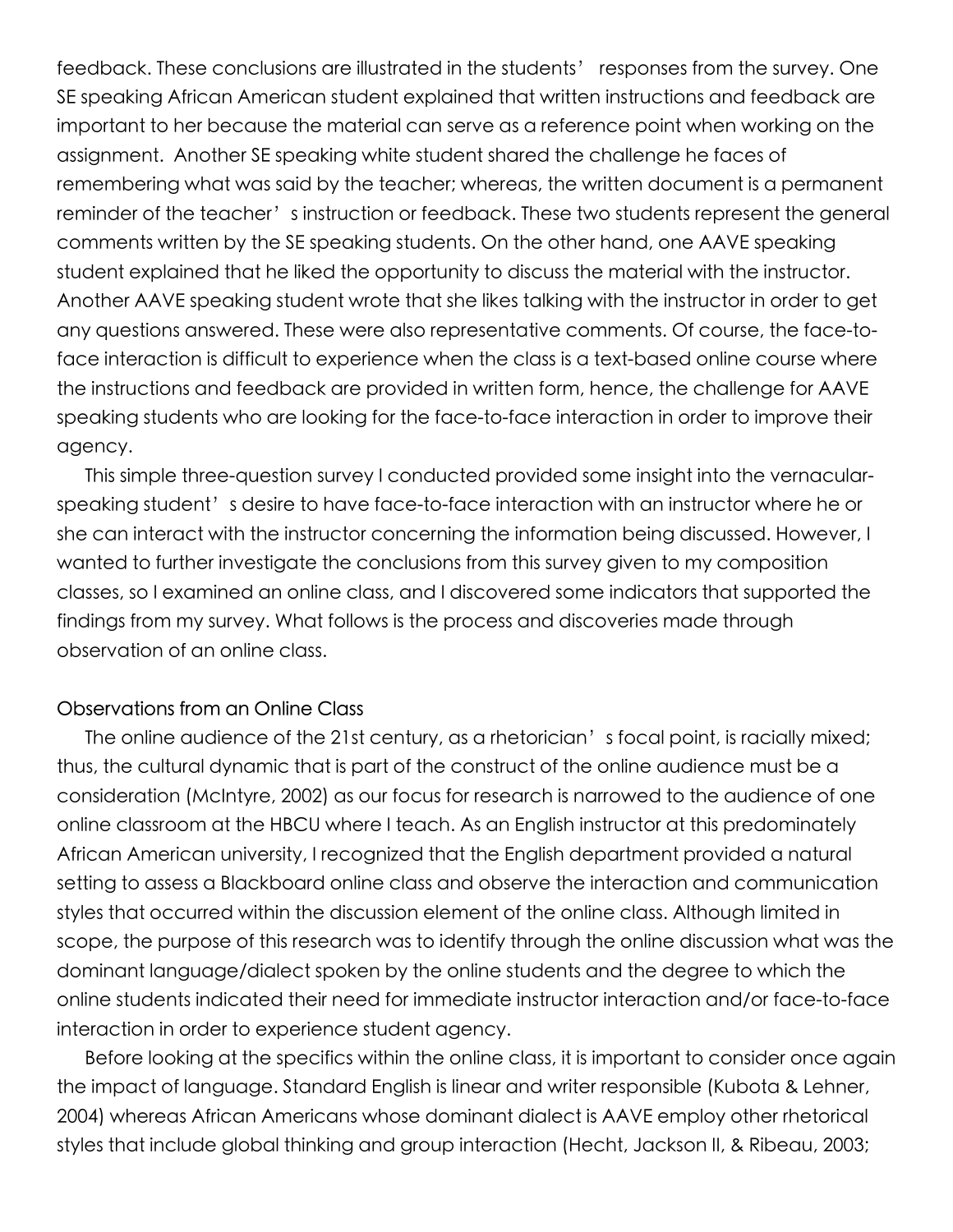Bennett, 1998). The communication style of AAVE speaking students is one reason why some students experience difficulty learning in the online classroom, especially when their ability to code switch is ineffective. Also, higher education teachers are often limited by their predisposed notions about language and how it impacts, or does not impact, the learning process for their African American online students, and this can certainly be applied to the SCU where SE is the accepted language of communication in both the face-to-face classroom and the online classroom (Ball & Lardner, 2005). Another aspect to consider is a form-content approach to online learning (Welch, 2005). Form-content has a sole focus on " content," which is a dominant aspect of online education and can potentially disadvantage online students whose struggle with an approach that is solely based on written content.

Keeping in mind the written, content focused setting of an online class and the different learning styles present in a potentially linguistically mixed online class, I assessed a particular online class that consisted of ten students, nine were African American and one was white. Through the analysis of the online discussion, I discovered that there was a student, whom I will address as Student A, in this English class whose formative language was AAVE. In my analysis of the online class, there were a number of indicators that Student A's communication style incorporated AAVE. These indicators were seen in her discussion board posts where there were issues regarding verb tenses and subject/verb agreement, which are indicators of AAVE (Holton, 1984, p. 43). On the other hand, the other nine students had a clear command of SE. Also, the instructor's posts were all written in Standard English, but three of the five replies written by Student A contained AAVE elements. The interaction between the online instructor and the ten students remained frequent and positive throughout the semester, and this could be seen in the group discussion on the discussion board that allowed the students and instructor to interact with one another. Also, the online group work, in the group section of Blackboard, provided a setting that allowed just the students to interact with each other. These two platforms of exchange provided an opportunity to examine the language used and the importance of instructor interaction between online students and the online instructor.

There are two aspects of AAVE communication that need to be considered when assessing African American online students whose formative language is AAVE. First, there is call response, which is "spontaneous verbal and non-verbal interaction between speaker and listener in which all of the speaker's statements are punctuated by expressions" (Smitherman, 1977, p. 104). Secondly, there is the element of immediate feedback, which is another aspect that is intrinsic to the communication style of AAVE speakers (Smitherman, 1977; Woodyard, 2003; Cummings and Latta, 2003). Unfortunately, the dynamic of call response is not a part of the traditional design of an online class. Also, immediate feedback, which happens in a face-to-face classroom, is not easily replicated in an online class unless a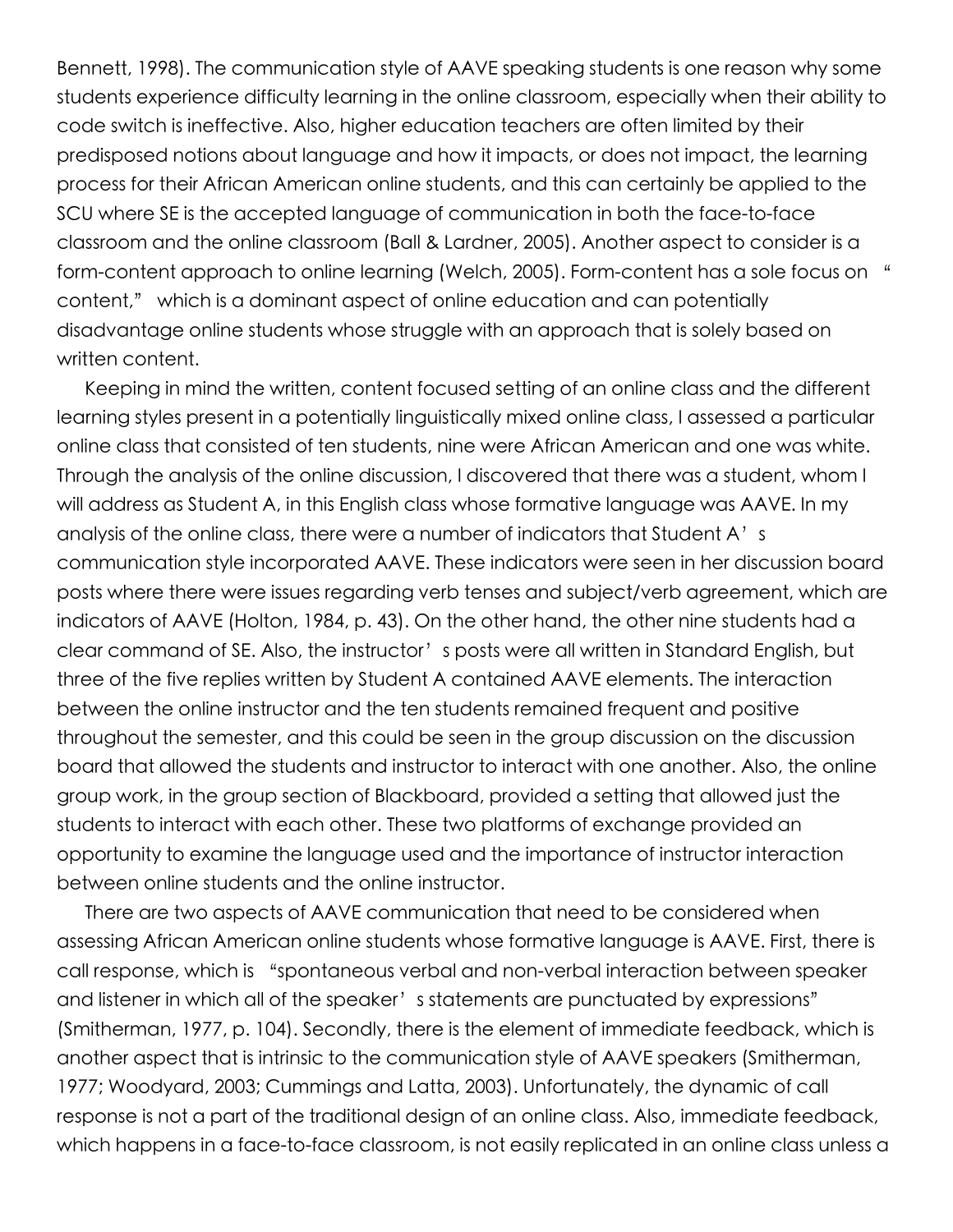chat room is established. In the online class assessed, the only communication that occurred was written communication, which is the typical default form of communication between online instructors and their online students (Crawford, 2004; Bernard et al., 2004). Crawford (2004) acknowledges that in America, SE is the academic language of choice used within academic domains. Also, within the traditional implementation of online classes, written SE is the mode of communication used by most instructors (West, Waddoups, & Graham, 2007)

In researching the need for call response and immediate feedback for African American online students whose dominant dialect is AAVE, I analyzed the exchanges that occurred in the online groups organized by the instructor where written interaction concerning the students' projects were recorded. In every other group, the nine SE speaking students' interaction demonstrated understanding of the task and confidence in accomplishing the task. However, in Student A's group, there were some indicators that Student A was longing for a call response dynamic as well as direct feedback between her other group members. Student A began the written dialogue on the group discussion board by being the first to post. Also, Student A made comments four times more often than any of the other students in her group. She posted comments that indicated her need for immediate feedback, comments like "Have any of you all started or tried to do some of the project?" The dates on the group site indicate that after Student A's comment to the rest of the group about starting the project, there was a two day lapse where no one responded to her comments. Although Student A was looking for immediate feedback, she did not receive it in the group setting because the online group setting did not allow for real time "chatting" to occur. This student also posted this comment to her group, "Hey yall! I will go to [our teacher's] office and get directions as to how to complete this assignment," indicating her need for a faceto-face interaction where she could potentially experience immediate feedback and call response. It is interesting also to note that no one else in Student A's group indicated a need for teacher interaction; they just did not respond to Student A's questions, so this student decided to go to the instructor for answers. Through my analysis of Student A's online classroom experience, it was apparent that the style of delivery in an online setting was a challenge for this student. As a result, it is important for all online instructors to consider the impact of an instructor's approach that just includes a linear, written form of online communication, and how this sole approach could create a rhetorical challenge for other AAVE speaking students who are a part of an online class.

Furthermore, there was evidence indicating that the instructor in the online class under observation indicated a positive attitude when interacting with the students through her use of smiley face icons, words of praise, and encouraging comments. However, it is also apparent that the design of the online class that only uses text-based communication does not consider the communication style of an AAVE speaking student who is looking for more than just encouraging words—she is looking for call response, tonal semantics, body gestures,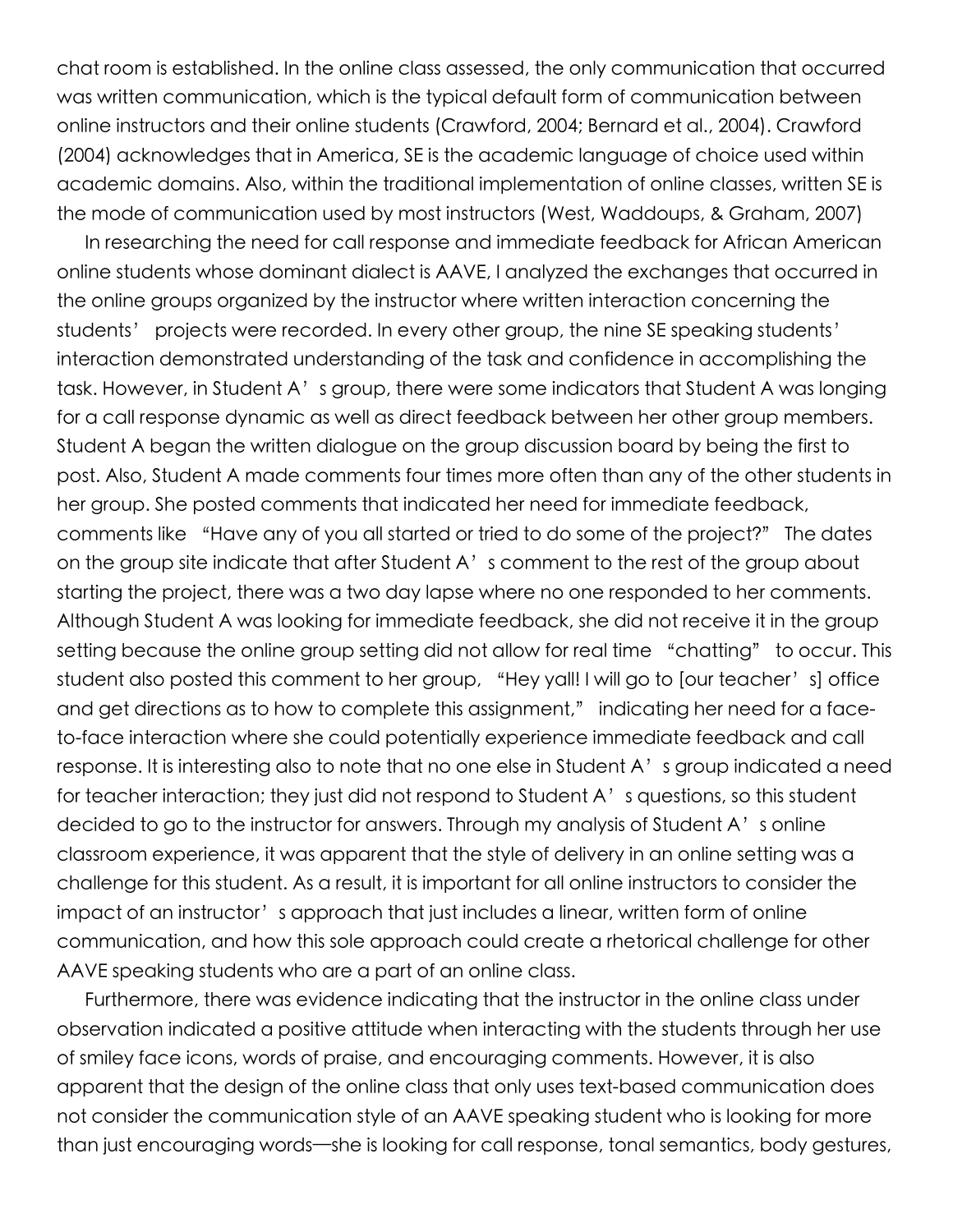and immediate feedback (Smitherman, 1977). The design of this text based online class does, however, suit a SE speaking audience that is comfortable learning in a linear environment where written communication is used as the only mode of communication. Blackwell (2010) charges that in both theory and practice, AAVE speaking students are often rendered invisible in a text based online class since the structure of the traditional online class benefits SE speaking students, yet serves as a rhetorical challenge for the African American student. Kynard (2007) believes there is a type of binary thinking within academia where SE is on the one side, and dialects of SE are on the "other" side, and when an online instructor's only form of communication with his or her online students is done in written SE, this will disadvantages all those who approach education from the "other" side. As a result, in an online setting, those students who do not approach learning with a linear, content-based approach, could potentially seek out face-to-face instructor interaction in order to experience agency, and this is seen in Student A's online experience in the online classroom setting.

#### Pedagogical Strategies for Improved Instructor Efficacy

Teacher efficacy within the SCU system where AAVE speaking students are potentially part of the class roster is a consideration in both the online and face-to-face classrooms. The instructor's influence needs to be rhetorical in order for all students to experience agency; however, there needs to be specific attention given to the needs of the AAVE speaking students who require a different approach than the SE speaking students.

In the face-to-face classroom, the instructor needs to recognize the importance of providing verbal modelling, extended discussion, and the combination of both the verbal and written instructions for all students, and further clarification and availability will be needed for the AAVE speaking student. In the online class setting, the rhetorical process becomes a greater challenge for AAVE speaking students who do not engage as effectively in a linear, written forum. Therefore, the arrangement of the material for the dissemination of information needs to be assembled effectively. In a face-to-face classroom, this might mean more discussion time or group work. In an online class, the teacher could incorporate a synchronous space where chatting is able to take place. However, it is important to place an emphasis on clarity. In a face-to-face classroom, this means that the instructor needs to allow for question and answer times so that the AAVE speaking students will have the opportunity to experience call response. Also, this type of interaction needs to occur in the online class. This might involve Skyping or phone conversations if a campus visit during office hours is not practical.

There are many challenges that an instructor in the SCU system faces when trying to communicate effectively with their students; however, flexibility is a key factor in developing efficacy. There will be times when the instructor will need to step out of the planned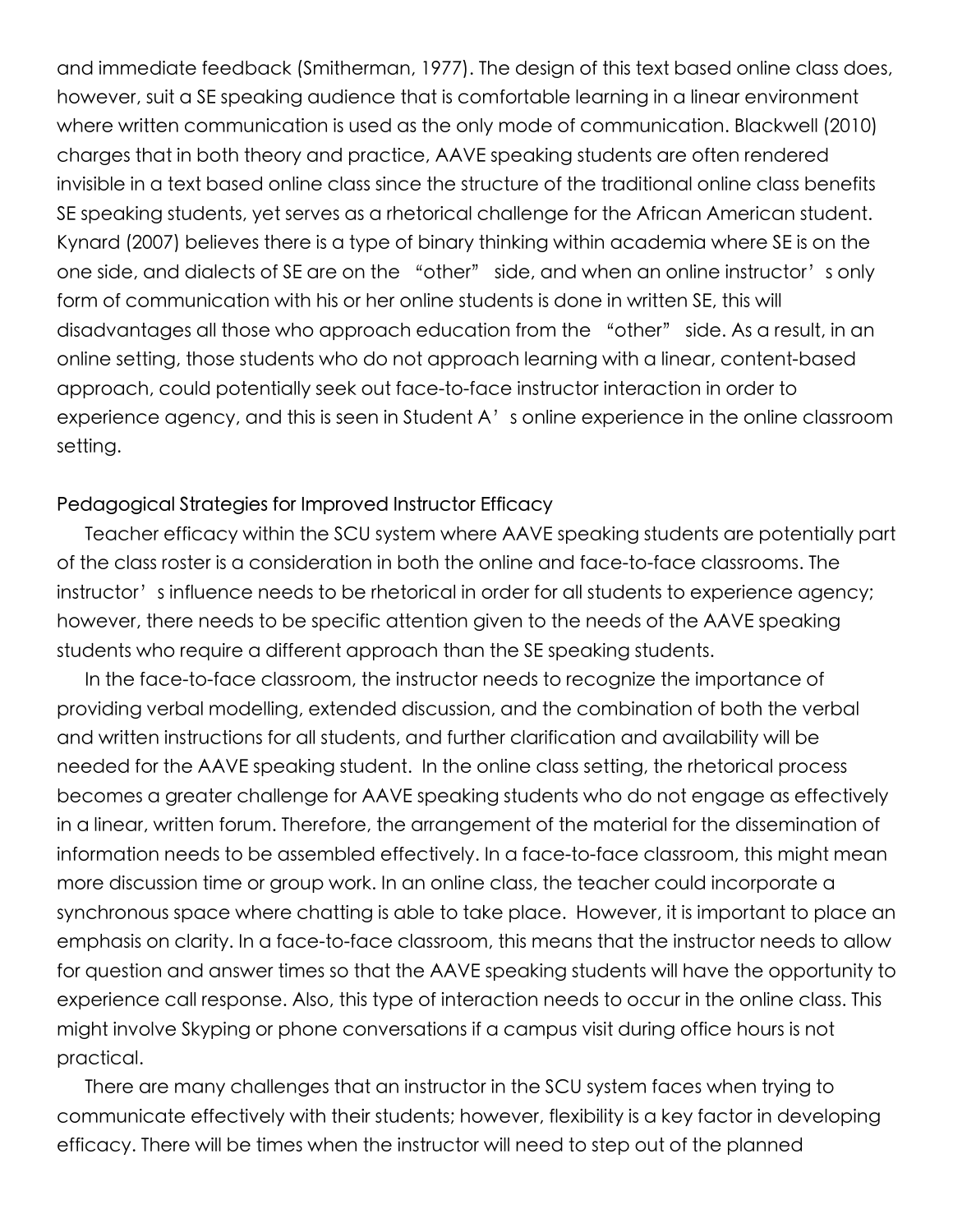approach to delivering material and consider what deviations might need to occur in order for better student agency to happen. In a face-to-face classroom, this impromptu time is often recognized when a student raises his or her hand, indicating the potential need for deviation. Most professors in a face-to-face classroom are quick to pick up on the need for further clarification. However, a student's indicator for the need for further interaction in an online class can be difficult for an online instructor to recognize, and if that need is identified, it is often a challenge for the instructor to deviate from the pre-set plan for disseminating information. Therefore, it is important for online instructors to watch for indicators that come through emails or posts regarding a student's confusion or the need for further explanation. Student A provided a good example of an indicator for the need for further explanation and the desire to have face-to-face contact with the instructor. The online professor will be able to pick up on these indicators when he or she provides forums where the student is able to indicate his or her need to pause in the instructional time for further explanation.

In a face-to-face classroom, the instructor will use his or her voice and gestures to build efficacy with the students; however, this element is often absent in an online class. Once the instructor understands that the AAVE speaking student actually needs body gestures and vocalics (Hecht, Jackson II, and Ribeau, 2003) to aid in the cognitive process, the instructor will be able to prioritize the incorporation of a multi-modal approach to online teaching that allows the bidialectal African American student to experience non-verbal cues. Knowing that the AAVE speaking students need visual and verbal elements can present a challenge to some online professors who are not comfortable veering away from the traditional written approach to disseminating information within an online class. However, if instructor efficacy is to improve, then varied forms of delivery must be incorporated into the online classroom experience. Most SCUs have lecture capture available to online instructors. It is vital that online instructors take the opportunity to learn how to use this technology and then make it a priority to include this technology in their online classes.

#### **Conclusion**

Instructor efficacy prioritizes the student, which results in a learner-centered approach. Angelino, Williams, & Natvig (2007) explain an important initial step in building teacher efficacy: "In using the learner-centered approach, educators should open lines of communication with students as early as possible" (p. 7). When a student sees the instructor 's initiative and knows that the instructor understands the cultural impact on the learning process, then this will build into the student' s value, identity, self-esteem, and ultimately, agency. Racial salience "refers to the extent to which a person's race is a relevant part of her or his self-concept at a particular moment in time" (Rowley, Sellers, Chavous & Smith, 1998, p. 717). There are times in the educational process when a student's race has a direct impact on the educational experience. As instructors within the SCU system, we must interpret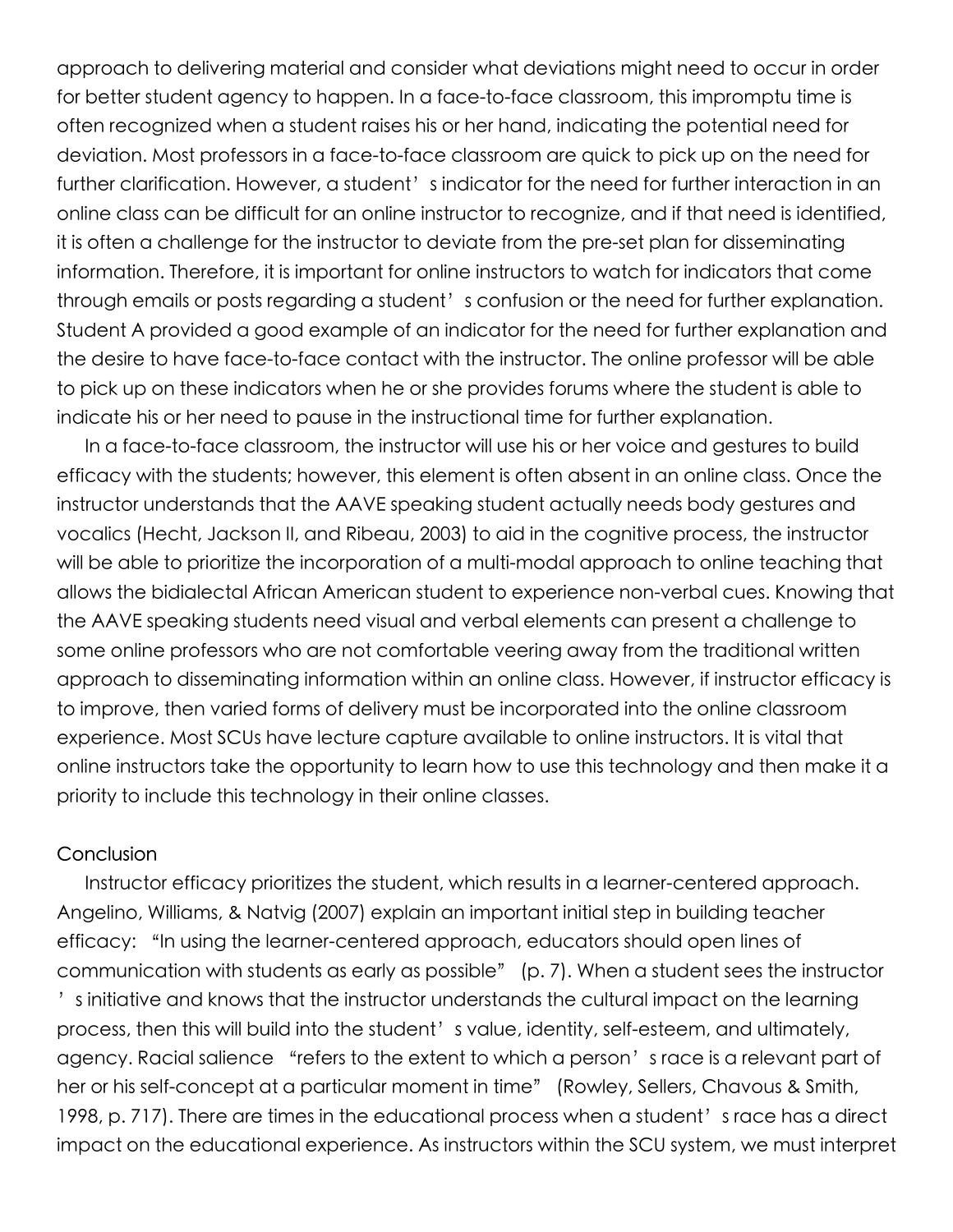"context, ways of knowing, language abilities, and experience . . . [in order to] . . . enrich our interpretive views" (Royster, 1996). SCU instructors have a significant, collective impact on the educational experience within a university setting, and this influence will aid in the promotion of students' agency when the instructor embraces an approach that is effective for all students (Perryman-Clark, 2009). Instructors have the privilege to respond enthusiastically to the opportunity to celebrate their racially mixed school and the varied students who walk the campus and enter their classroom. In order to honor this privileged opportunity, it is vital that SCU educators work toward an improved efficacy that will inspire student agency not only for our SE speaking students, but also for our bidialectal African American students who are a valued part of the SCU student body.

### References

- Angelino, L.M., Williams, F.K., & Natvig, D. Strategies to engage online students and reduce attrition rates. The Journal of Educators Online, 4(2), 1-14.
- Ball, A. F., & Lardner, T. (2005). African American literacies unleashed. Carbondale: Southern Illinois University Press.
- Bennett, M. (1998). Basic concepts of intercultural communication: A current perspective. Yarmouth, ME: Intercultural Press.
- Bernard, R.M., et al. (2004). How does distance education compare with classroom instruction? A meta-analysis of the empirical literature. Review of Educational Research, 74(3), 379-439. doi: 10.3102/00346543074003379.
- Blackwell, D. (2010). Sidelines and separate spaces: Making education anti-racist for students of color. Race, Ethnicity and Education, 134, 473-494. doi: 10.1080/13613324.2010.492135.
- Champion, T.B., Cobb-Roberts, D. & Bland-Stewart, L. (2012). Future educators' perceptions of African American Vernacular English (AAVE). Online Journal of Education Research, 1(5), 80-89.
- Christensen, L. (2009). Putting out the linguistic welcome mat. The Wisconsin English Journal, 52(1), 33-38.
- Crawford, J. (2004) Educating English learners: Language diversity in the classroom (5th ed.) Bilingual Education Services, 182-212.
- Cummings, M. & Latta, J. (2003). Jesus is a rock: Spirituals as lived experience. In R. Jackson, II & E. Richardson (Eds.), Understanding African American Rhetoric (57-68). New York: Routledge.
- Czerniewicz, L., Williams, K., & Brown, C. (2008). Students make a plan: Understanding student agency in constraining conditions. Research in Learning Technology, 17(2), 75-88. doi: 10.1080/09687760903033058
- Fabre, G. & O' Meally, R. (1994). History & memory in African-American culture. Oxford: Oxford University Press.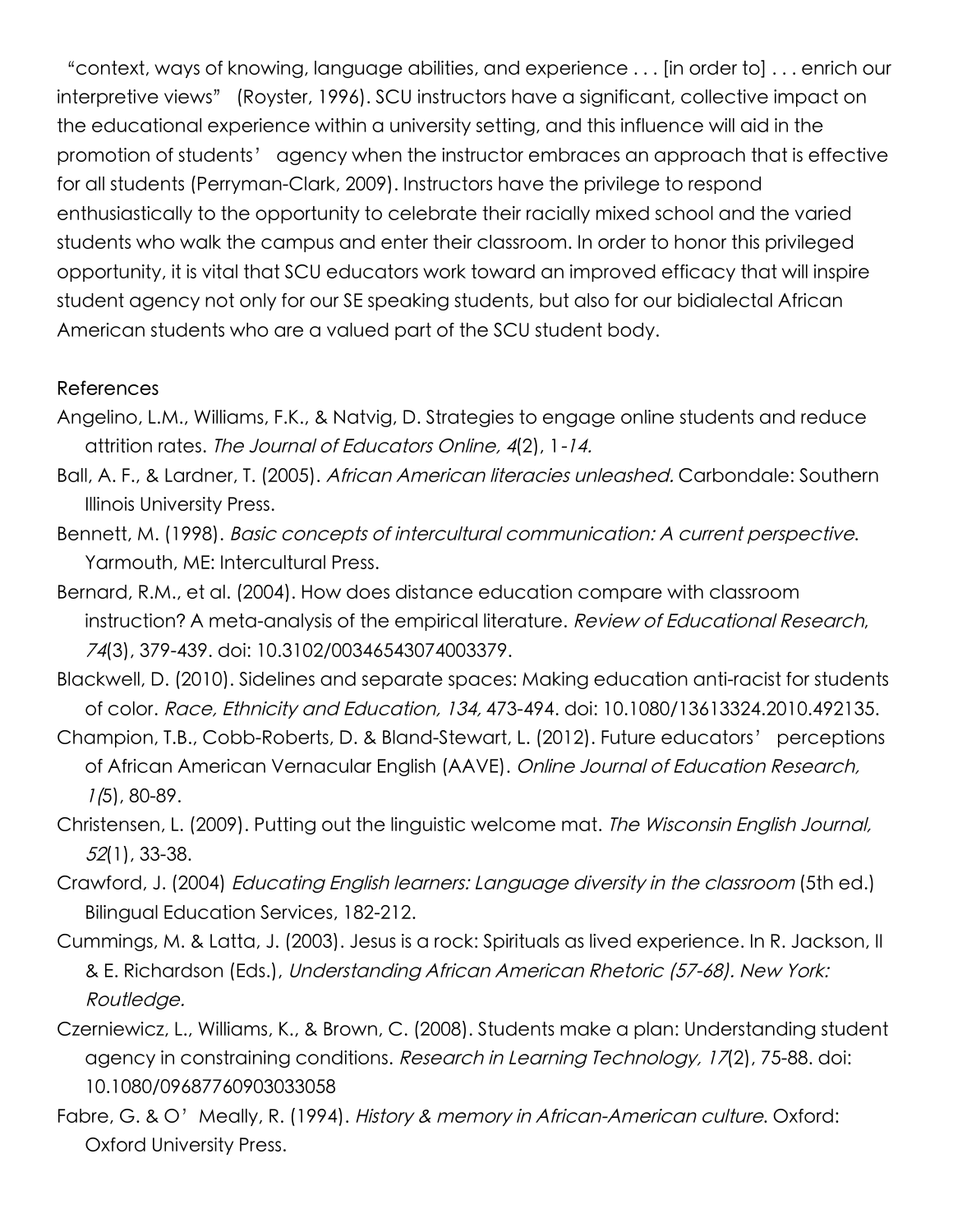- Hecht, M., Jackson II, R., & Ribeau, S. (2003). African American communication: Exploring identity and culture. New Jersey: Lawrence Erlbaum.
- Holton, S.W. (1984). Down home and uptown: The representation of black speech in American fiction. Toronto: Associated University Presses.
- Kubota, R., & Lehner, A. (2004). Toward critical contrastive rhetoric. Journal of Second Language Writing, 13 (1), 7-27. doi: 10.1016/j.jslw.2004.04.003.
- Kynard, C. (2007). Wanted: Some black long distance [writers]: Blackboard flava-flavin and other afroDigital experiences in the classroom. Computers and Composition, 24, 329-345. doi: 10.1016/j.compcom.2007.05.008
- McIntyre, A. (2002). Exploring whiteness and multicultural education with prospective teachers. Curriculum Inquiry, 32(1), 31-49.
- Morrison, T. (2002). *Black matters.* Malden: Blackwell Publishing.
- Mufwene, S.S. (2003). Language endangerment: What have pride and prestige got to do with it? In B.D. Joseph, J. Destafano, N.G. Jacobs, & I. Lehiste (Eds.), When Language Collide: Perspectives on Language Conflict, Language Competition, and Language Coexistence (28-31). Columbus: Ohio State University Press.
- Ornstein, A.C. & Levine, D.U. (1982). Educators respond to emerging social trends with multicultural instruction. NASSP Bulletin, 66 (450), 78-84.
- Perryman-Clark, S. (2009). Writing, rhetoric and American cultures (WRA) 125 writing: the ethnic and racial experience. Composition Studies, 37(2), 115-134.
- Rowley, S.J., Sellers, R.M., Chavous, T.M., & Smith, M.A. (1998). The relationship between racial identity and self-esteem in African American college and high school students. Journal of Personality and Social Psychology, 74(3), 715-724.
- Royster, J. (1996). When the first voice you hear is not your own. College Composition and Communication, 47 (1), 29-40.
- Smitherman, G. (1977). *Talkin and testifyin: The language of black America.* Detroit: Wayne State University Press.
- Steiner, J. & Smith, L. (1979) What do we know about teaching and learning in urban schools? The Educational Promise of Cultural Pluralism, 8, 1-47.
- Welch, K. (2005). What made Aristotle white? Rhetoric Review, 4(4), 373-377.
- West, R., Waddoups, G., & Graham, C.R. (2007). Understanding the experiences of instructors as they adopt a course management system. Education Tech Research Development, 55, 1-26. doi: 10.1007/s11423-006-9018-1.
- Wills, K.V. (2001). Assessing sex: Who benefits from de-gendered writing and visual rhetoric in the computer-mediated classroom? Presented at Annual Meeting of the Conference on College Composition and Communication 2001.